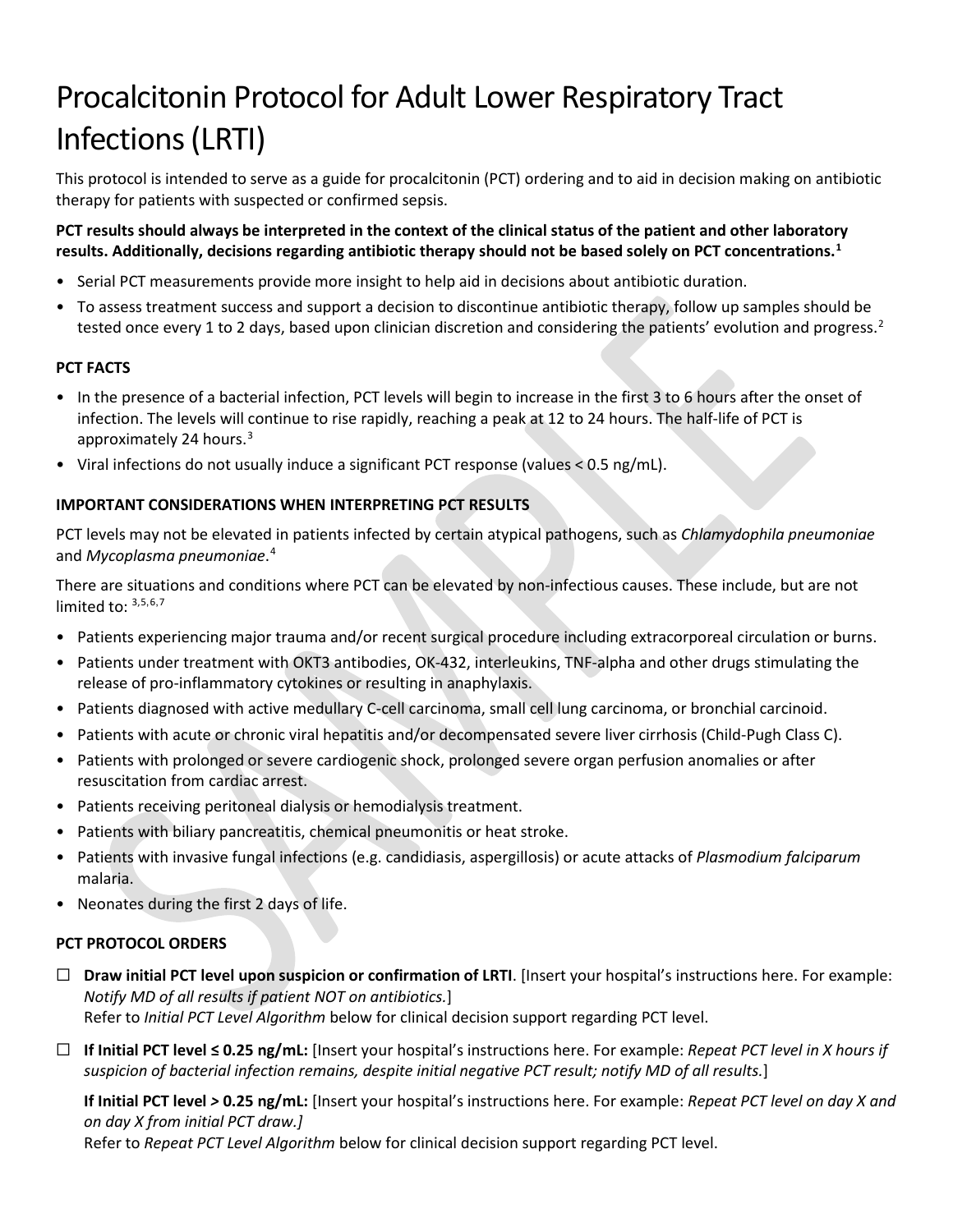### **INITIAL PCT LEVEL ALGORITHM<sup>1</sup>**

| <b>PCT Result</b> | $< 0.1$ ng/mL                               | $0.10$ to 0.25 ng/mL                                                                                                                                                                                                                                                                                                                                             | 0.26 to 0.50 ng/mL                | $> 0.50$ ng/mL                                                                                                                                                                                                                                                                                                                                           |  |
|-------------------|---------------------------------------------|------------------------------------------------------------------------------------------------------------------------------------------------------------------------------------------------------------------------------------------------------------------------------------------------------------------------------------------------------------------|-----------------------------------|----------------------------------------------------------------------------------------------------------------------------------------------------------------------------------------------------------------------------------------------------------------------------------------------------------------------------------------------------------|--|
| Interpretation    | Antibiotic therapy<br>strongly discouraged. | Antibiotic therapy<br>discouraged.                                                                                                                                                                                                                                                                                                                               | Antibiotic therapy<br>encouraged. | Antibiotic therapy<br>strongly encouraged.                                                                                                                                                                                                                                                                                                               |  |
| Follow-up         | warranted.<br>within 6 to 24 hours.         | Antibiotic therapy should be considered<br>regardless of PCT result if the patient is clinically<br>unstable, is at high risk for adverse outcome, has<br>strong evidence of bacterial pathogen, or the<br>clinical context indicates antibiotic therapy is<br>If antibiotics are withheld, reassess if symptoms<br>persist/worsen and/or repeat PCT measurement |                                   | To assess treatment success and support a<br>decision to discontinue antibiotic therapy, follow<br>up samples should be tested once every 1 to 2<br>days, based upon physician discretion taking<br>into account patient's evolution and progress. <sup>2</sup><br>Antibiotic therapy may be adjusted using the<br>Antibiotic Discontinuation Algorithm. |  |

### **REPEAT PCT LEVEL ALGORITHM**

| <b>PCT Result</b> | $< 0.10$ ng/mL                                                                                                                                                                                                                                                                                                                           | 0.10 to 0.25 ng/mL                        | 0.26 to 0.50 ng/mL                                                                                                                                                                                                                                                                                  | $> 0.50$ ng/mL                            |
|-------------------|------------------------------------------------------------------------------------------------------------------------------------------------------------------------------------------------------------------------------------------------------------------------------------------------------------------------------------------|-------------------------------------------|-----------------------------------------------------------------------------------------------------------------------------------------------------------------------------------------------------------------------------------------------------------------------------------------------------|-------------------------------------------|
| Interpretation    | Insert your hospital's<br>recommendation.                                                                                                                                                                                                                                                                                                | Insert your hospital's<br>recommendation. | Insert your hospital's<br>recommendation.                                                                                                                                                                                                                                                           | Insert your hospital's<br>recommendation. |
| Follow-up         | Insert your hospital's recommendation.<br>Consider repeating: "Antibiotic therapy should be<br>considered regardless of PCT result if the patient is<br>clinically unstable, is at high risk for adverse<br>outcome, has strong evidence of bacterial<br>pathogen, or the clinical context indicates<br>antibiotic therapy is warranted. |                                           | Insert your hospital's recommendation.                                                                                                                                                                                                                                                              |                                           |
|                   |                                                                                                                                                                                                                                                                                                                                          |                                           | Consider repeating: "In order to assess treatment<br>success and to support a decision to discontinue<br>antibiotic therapy, follow up samples should be<br>tested once every 1 to 2 days, based upon<br>physician discretion taking into account patient's<br>evolution and progress. <sup>5</sup> |                                           |
|                   | If antibiotics are withheld, reassess if symptoms<br>persist/worsen and/or repeat PCT measurement<br>within 6 to 24 hours."                                                                                                                                                                                                              |                                           | Antibiotic therapy may be adjusted using the<br>Discontinuation Algorithm."                                                                                                                                                                                                                         |                                           |

### **ANTIBIOTIC DISCONTINUATION ALGORITHM**<sup>1</sup>

Antibiotic therapy may be discontinued if current PCT is ≤ 0.25 ng/mL or if the ΔPCT > 80%.

- Peak PCT: Highest observed PCT concentration.
- Current PCT: Most recent PCT concentration.
- ΔPCT: Calculate by using the following equation:

Antibiotic therapy may be continued based upon other clinical findings, such as apparent progression on chest X-ray or ongoing/increasing toxicity.

If clinical picture has not improved and PCT remains high, re-evaluate and consider treatment failure or other causes.

Antibiotic therapy may be continued based upon other clinical findings, such as apparent progression on chest x- ray or ongoing/increasing toxicity.

If clinical picture has not improved and PCT remains high, re-evaluate and consider treatment failure or other causes.

- <span id="page-1-3"></span><span id="page-1-2"></span>4 Krüger S, Welte T. Biomarkers in community-acquired pneumonia. Expert Review of Respiratory Medicine. 2012 Apr 1;6(2):203-14.
- <span id="page-1-4"></span>5 Meisner M, Tschaikowsky K, Hutzler A, Schick C, Schüttler J. Postoperative plasma concentrations of procalcitonin after different types of surgery. Intensive Care Med 1998;24:680-4. 6 Chiesa C, Panero A, Rossi N, Stegagno M, Giusti MD, Osborn JF, et al. Reliability of procalcitonin concentrations for the diagnosis of sepsis in critically ill neonates. Clin Infect Dis. 1998 Mar 1;26(3):664-72.

|              | $\Box$ - PCT current L<br>PCT <sub>Peak</sub> L | X 100% |
|--------------|-------------------------------------------------|--------|
| $\wedge$ PCT | Dean <sup>1</sup>                               |        |

<span id="page-1-0"></span><sup>1</sup>B-R-A-H-M-S GmbH (part of Thermo Fisher Scientific), B-R-A-H-M-S PCT sensitive KRYPTOR® Instruction for Use (Version 19.0us) [Internet]. 2018. Available from: https://assets.thermofisher.com/TFS-Assets/CDD/Package-Inserts PCT-sensitive-KRYPTOR-HN-CUS-0888-R19-EN-US-USA-19-EN-US.pdf.

<span id="page-1-1"></span><sup>2</sup> Schuetz P. et al., Curr. Opin. Crit. Care 2013; 19: 453-60. Using Procalcitonin-guided algorithms to improve antimicrobial therapy in ICU patients with respiratory infections and sepsis.

<sup>3</sup> Meisner M. Procalcitonin-biochemistry and clinical diagnosis. Dresden (Germany): UNI-MED-Verlag; 2010.

<span id="page-1-6"></span><span id="page-1-5"></span><sup>7</sup> Reith HB, Mittelkötter U, Debus ES, Küssner C, Thiede A. Procalcitonin in early detection of postoperative complications. Dig Surg. 1998;15(3):260-265. 800251.1 EN US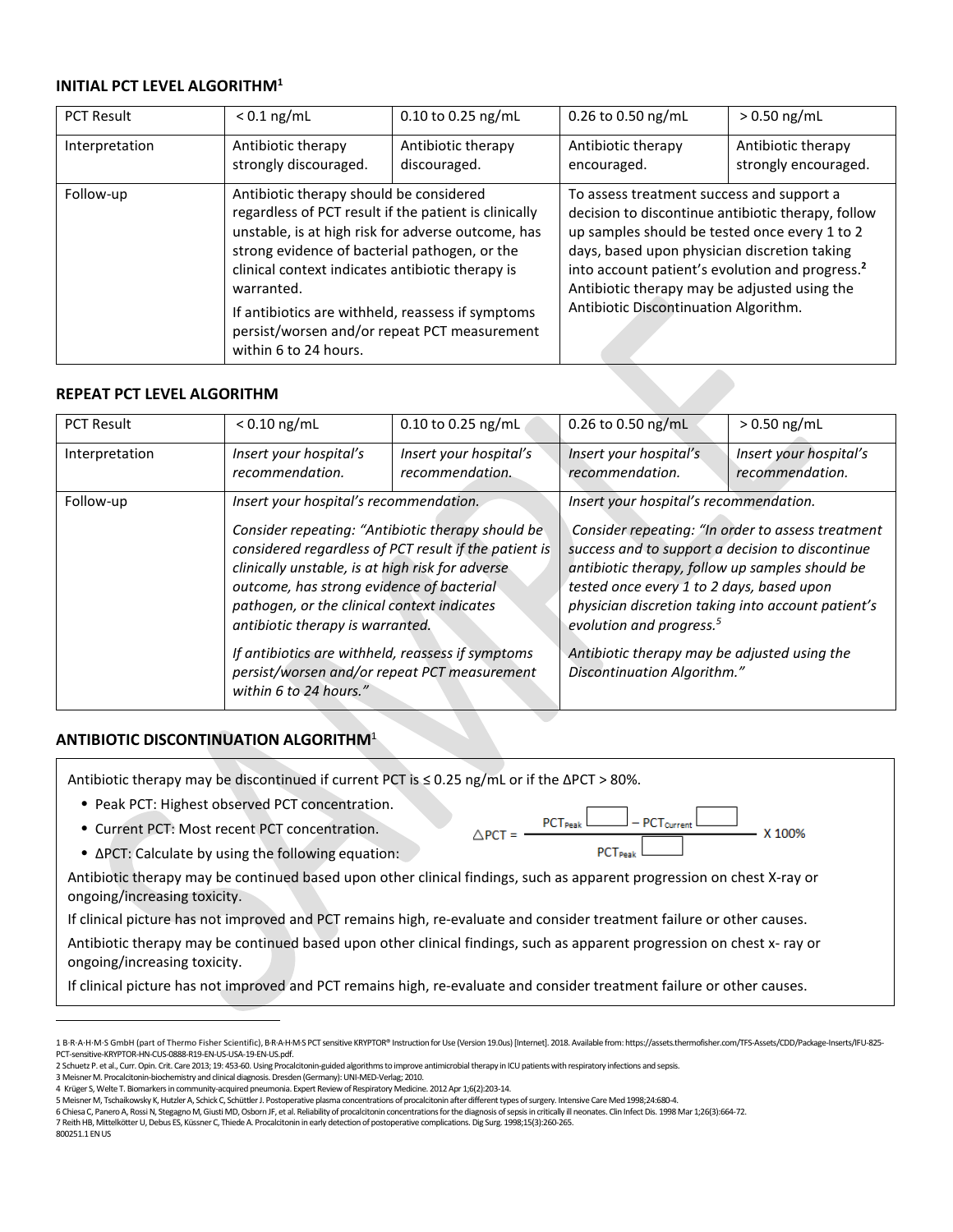## Procalcitonin Protocol for Adult Sepsis

This protocol is intended to serve as a guide for procalcitonin (PCT) ordering and to aid in decision making on antibiotic therapy for patients with suspected or confirmed sepsis.

**PCT results should always be interpreted in the context of the clinical status of the patient and other laboratory results. Additionally, decisions regarding antibiotic therapy should not be based solely on PCT concentrations.[1](#page-3-0)** 

- <span id="page-2-0"></span>• Serial PCT measurements provide more insight to help aid in decisions about antibiotic duration.
- To assess treatment success and support a decision to discontinue antibiotic therapy, follow up samples should be tested once every 1 to 2 days, based upon clinician discretion and considering the patients' evolution and progress.<sup>2</sup>

## **PCT FACTS**

- In the presence of a bacterial infection, PCT levels will begin to increase in the first 3 to 6 hours after the onset of infection. The levels will continue to rise rapidly, reaching a peak at 12 to 24 hours. The half-life of PCT is approximately 24 hours.<sup>[3](#page-3-2)</sup>
- Viral infections do not usually induce a significant PCT response (values < 0.5 ng/mL).

## **IMPORTANT CONSIDERATIONS WHEN INTERPRETING PCT RESULTS**

PCT levels may not be elevated in patients infected by certain atypical pathogens, such as *Chlamydophila pneumoniae* and *Mycoplasma pneumoniae*. [4](#page-3-3)

There are situations and conditions where PCT can be elevated by non-infectious causes. These include, but are not limited to:<sup>3[,5](#page-3-4),[6](#page-3-5),[7](#page-3-6)</sup>

- Patients experiencing major trauma and/or recent surgical procedure including extracorporeal circulation or burns.
- Patients under treatment with OKT3 antibodies, OK-432, interleukins, TNF-alpha and other drugs stimulating the release of pro-inflammatory cytokines or resulting in anaphylaxis.
- Patients diagnosed with active medullary C-cell carcinoma, small cell lung carcinoma, or bronchial carcinoid.
- Patients with acute or chronic viral hepatitis and/or decompensated severe liver cirrhosis (Child-Pugh Class C).
- Patients with prolonged or severe cardiogenic shock, prolonged severe organ perfusion anomalies or after resuscitation from cardiac arrest.
- Patients receiving peritoneal dialysis or hemodialysis treatment.
- Patients with biliary pancreatitis, chemical pneumonitis or heat stroke.
- Patients with invasive fungal infections (e.g. candidiasis, aspergillosis) or acute attacks of *Plasmodium falciparum* malaria.
- Neonates during the first 2 days of life.

## **PCT PROTOCOL ORDERS**

- ☐ **Draw initial PCT level upon suspicion or confirmation of systemic infection**. [Insert your hospital's instructions here. For example: *notify MD if results are less than 0.5 ng/mL*] Refer to *PCT Level Algorithm* below for clinical decision support regarding PCT level.
- ☐ [**Insert other hospital instructions here.** For example: *If patient is receiving antibiotics, repeat PCT level on day X, day Y, and day Z.]*